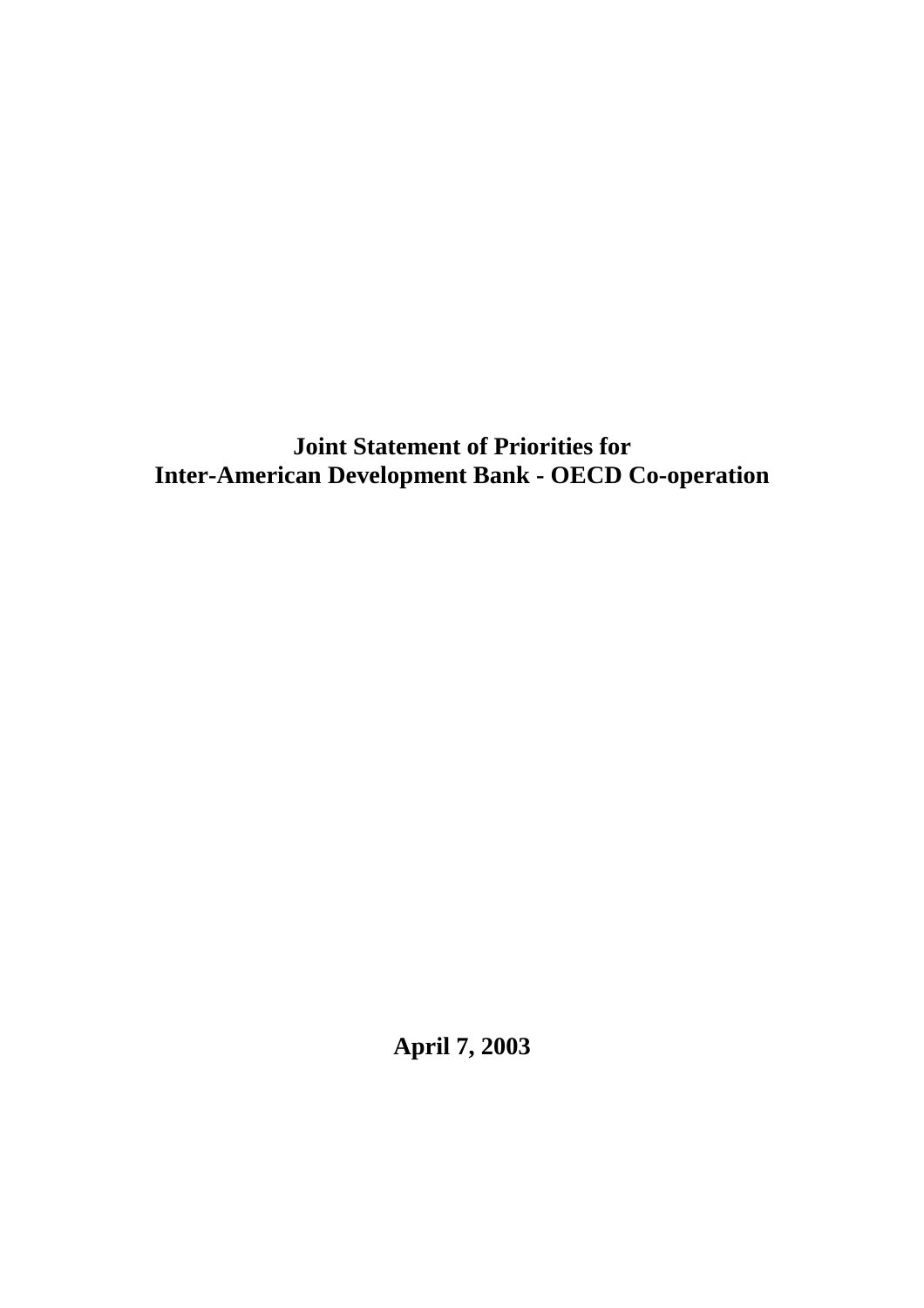## **Joint Statement of Priorities for Inter-American Development Bank - OECD Co-operation**

### **1. Complementarity of the two institutions**

The Organisation for Economic Co-operation and Development (OECD) and the Inter-American Development Bank's (IDB) agendas have become interwoven by shared objectives of economic and social progress and poverty reduction, economic integration, higher levels of trade and investment, sustainable development, competitiveness, and responsible and transparent governance. Shared objectives call for much closer co-operation, given the interests and complementarity of membership of both institutions.

The G7/G8 asked the international organisations and multilateral development banks to cooperate more closely, avoid duplication of efforts and seek synergies. In the framework of OECD's Global Forums and Latin America Programme, as well as its Development Centre, we have in fact been developing co-operation for some time and there has been increased collaboration between the staff of both institutions in recent years. What follows is a reaffirmation of our strong commitment to this process and a statement of potential future priorities which are intended to facilitate a further expansion of co-operation between our two institutions. We will seek to reduce, not increase, the transaction costs of our partnership and aim for greater effectiveness at all levels. The main beneficiaries of such co-operation will be the countries of Latin America and the Caribbean.

## **2. Building on comparative advantage**

The two organisations have accumulated expertise on structural policies in differing country contexts. OECD Member countries have developed policy know-how, good practices, standards and guidelines based on their experiences which can be of great benefit to non-member countries in the Latin American and Caribbean region, most of whom are IDB members. The OECD's multidisciplinary approach to policy dialogue through peer reviews and the direct involvement of practitioners from member governments in its work are recognised strengths. The IDB has extensive in-country presence, and long experience with institutional and policy reform in widely differing settings. It is able to combine intellectual and financial support to its borrowers, and engage in capacity building and technical assistance.

#### **3. A shared approach**

Putting the two sets of skills together necessarily involves first, continuing to enrich the policy debate in the OECD with the experience of the Latin American and Caribbean region; second, ensuring that the lessons of OECD experience are made accessible to policy-makers in the region; and third, that the dialogue about how these lessons can best be adapted and applied in different country contexts, is facilitated through capacity building and other initiatives at the regional and national levels. This will be based on a demand-driven approach responding to the needs of countries in the region. Resources to ensure this program of activities should be adequately defined, as needed and on a case-by-case basis.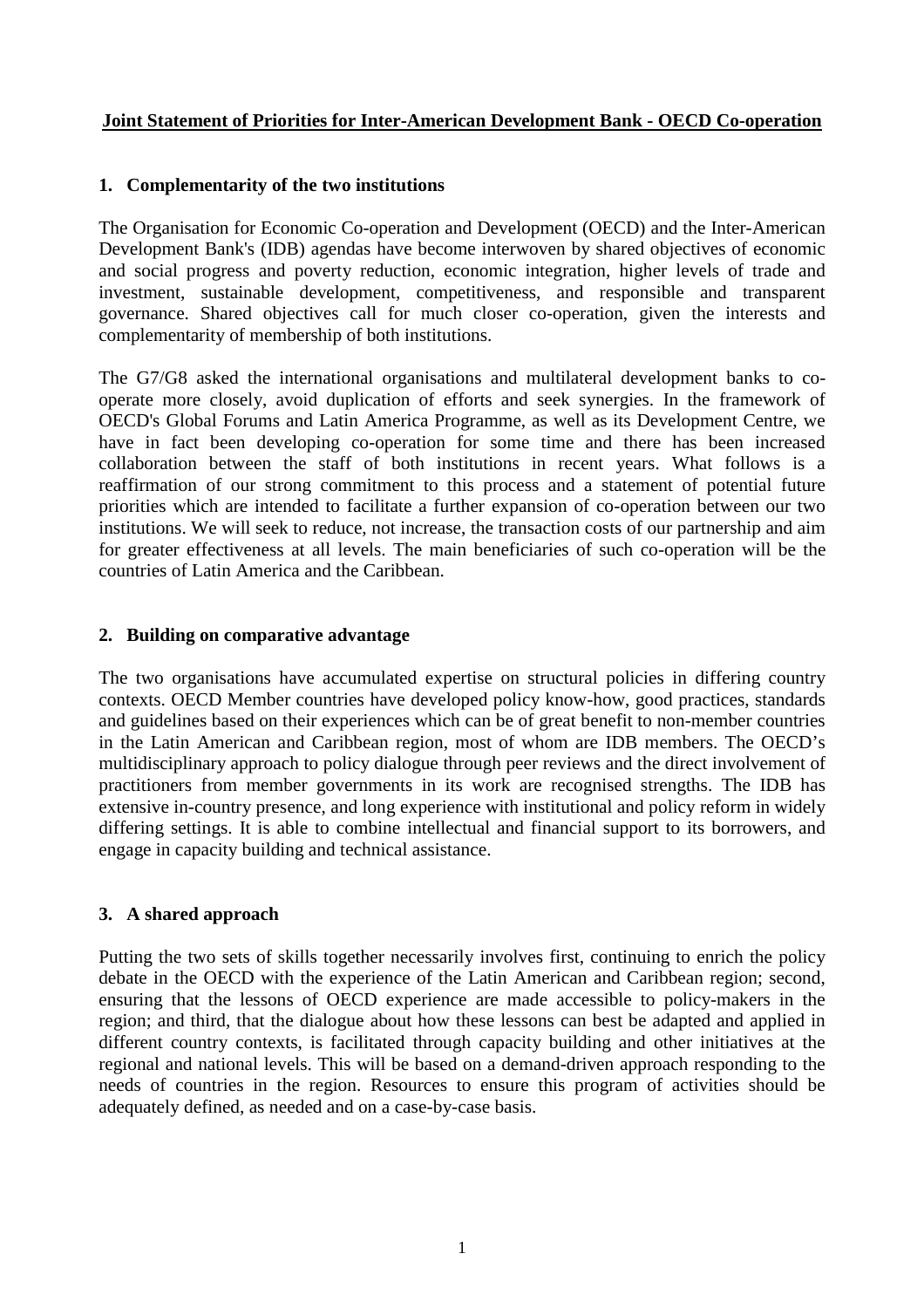# **4. Priority areas for co-operation**

Priority areas for co-operation include the following:

- Competition and regulatory policy;
- Competitiveness and growth policies:
- Trade, integration and investment;
- Private pensions, insurance and financial markets;
- Labour legislation and employment policy;
- Public governance and institutional strengthening;
- Local financing and development policies;
- Taxation:
- Small and medium enterprises and entrepreneurship policies;
- Information and communications technology, and
- Anti-corruption.

In addition to the subjects listed above, we will seek opportunities to develop further our cooperation in areas where it is not yet well established, or it is functioning well on an ad hoc basis, but could be expanded in the coming years. These could include: agriculture; education, including performance indicators and related work; environment; and sustainable development.

We will keep these prospects under review.

#### **5. Staff development and exchanges**

We are committed to strengthening our knowledge networks, especially by including each other's staff in formal and informal staff development initiatives, staff exchanges, and participation in capacity building and technical development programs.

#### **6. Mutual access to information**

We are committed to joining forces to make fuller use of the enormous opportunities, which now exist thanks to high-speed Internet links and new secure network protocols, to make information available electronically to staff in both organisations, as well as to different categories of clients.

#### **7. Reviews of progress**

We will review progress in co-operation jointly, and discuss prospects for future collaboration based on such agendas, periodically at the level of senior managers in Paris and in Washington, and report our findings to our respective members/shareholders.

# **8. Contact points**

Overall co-ordination of the IDB's responsibility for the relationship with OECD is vested in its Special Representative in Europe, in co-ordination with the Managers of the Sustainable Development Department, the Research Department, and the Integration and Regional Programs